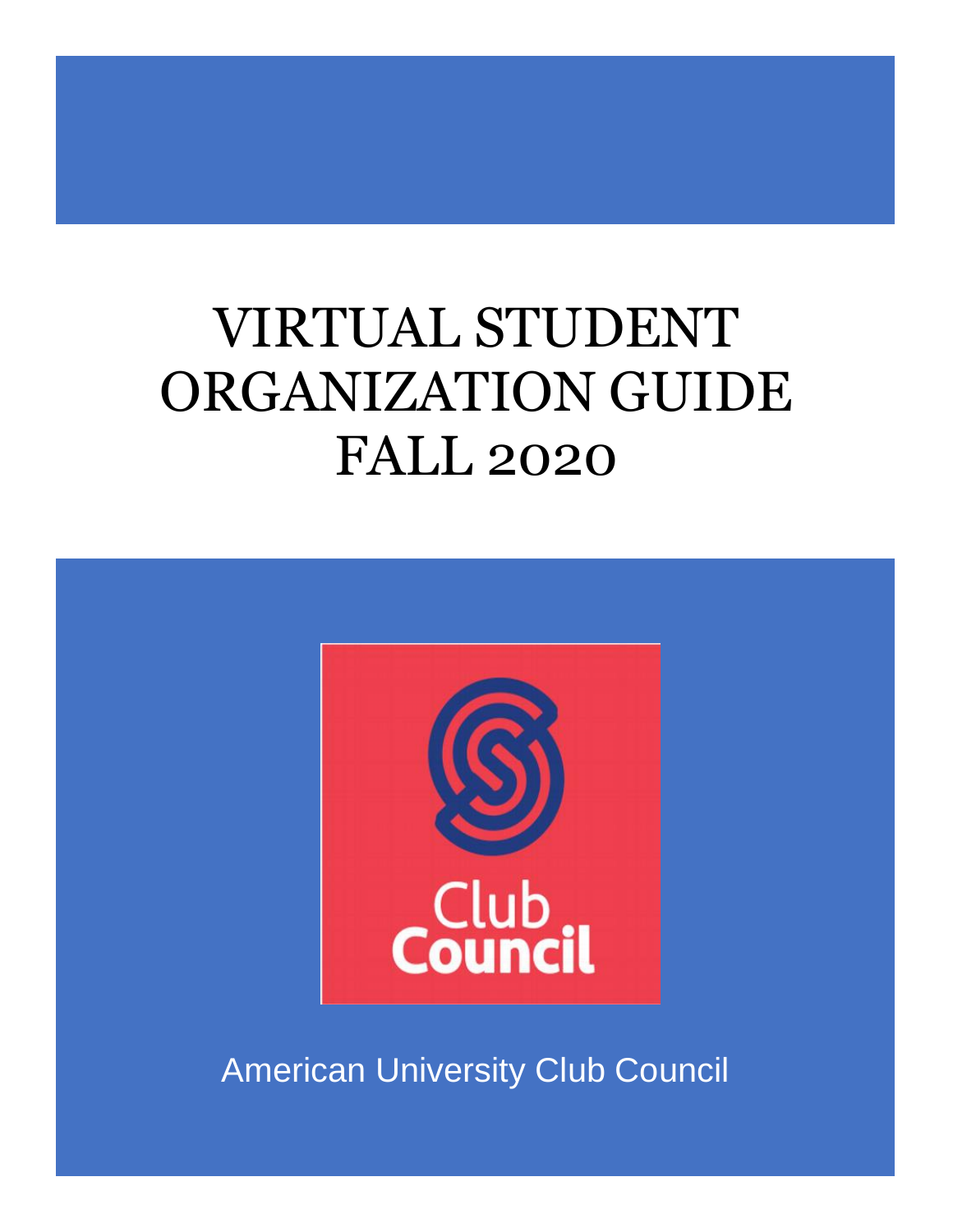# **Contents**

| Section 2: Club Programming, Event Planning, and Event Evaluation 4               |  |
|-----------------------------------------------------------------------------------|--|
|                                                                                   |  |
|                                                                                   |  |
|                                                                                   |  |
|                                                                                   |  |
|                                                                                   |  |
|                                                                                   |  |
|                                                                                   |  |
|                                                                                   |  |
|                                                                                   |  |
|                                                                                   |  |
|                                                                                   |  |
|                                                                                   |  |
|                                                                                   |  |
|                                                                                   |  |
|                                                                                   |  |
|                                                                                   |  |
|                                                                                   |  |
|                                                                                   |  |
|                                                                                   |  |
|                                                                                   |  |
|                                                                                   |  |
| Executive Board Essentials, Virtual Team Management, and Community Engagement  17 |  |
|                                                                                   |  |
|                                                                                   |  |
|                                                                                   |  |
|                                                                                   |  |
|                                                                                   |  |
|                                                                                   |  |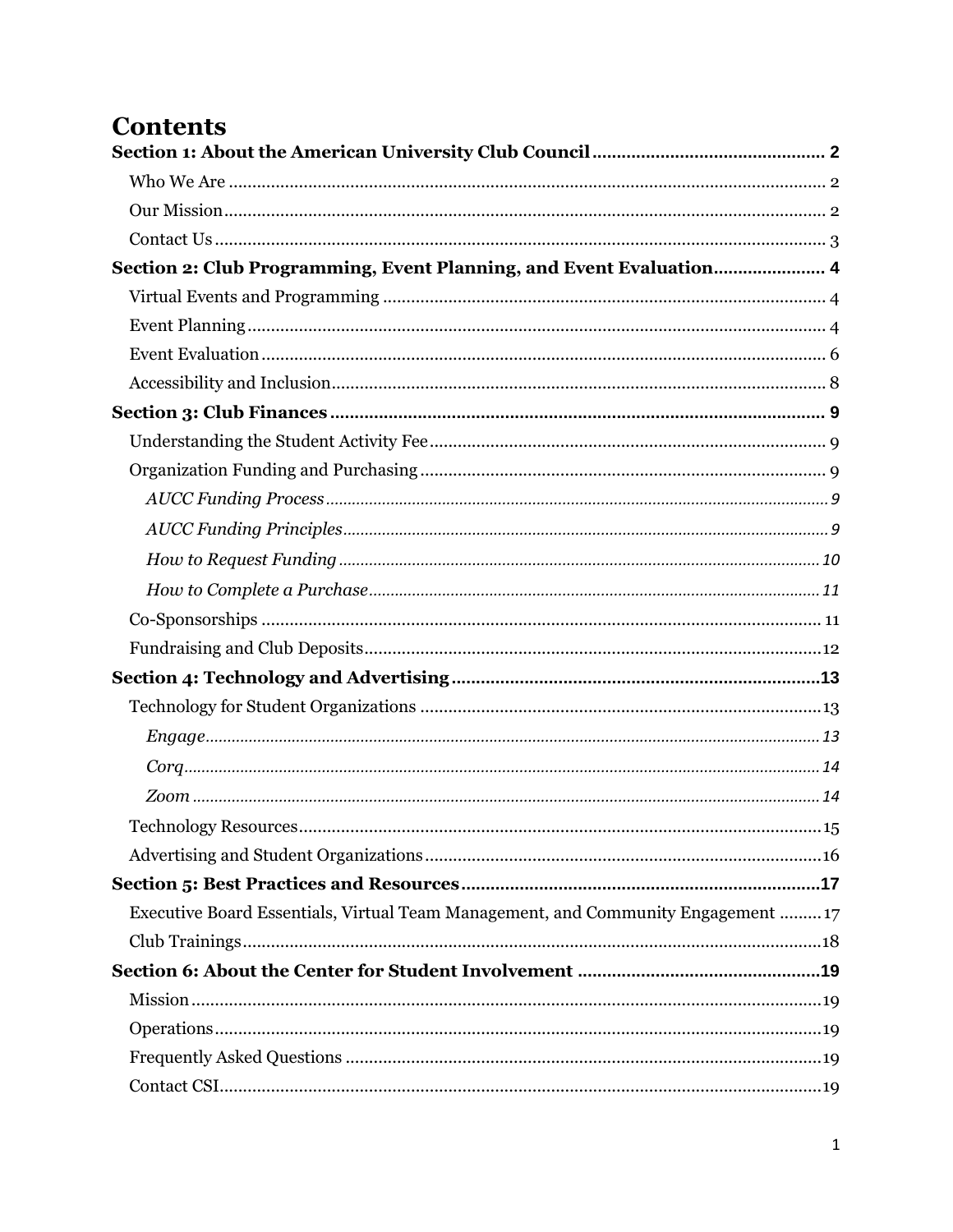# <span id="page-2-1"></span><span id="page-2-0"></span>Section 1: About the American University Club Council Who We Are

The American University Club Council (AUCC) is a recognized, chartered student governance organization that is directly funded by undergraduate student activity fees. We envision a responsive and engaged AUCC as the cornerstone of a successful, inclusive, collaborative, financially responsible, and transparent student organization network that both strengthens and enriches the AU community and represents the university positively off-campus. AUCC consists of a Chair, Financial Director, and Club Consultants. Club Consultants are assigned to each recognized organization under the AUCC.

# <span id="page-2-2"></span>Our Mission

The AU Club Council is dedicated to building stronger clubs at American University by supporting them with all the resources and expertise at our disposal. Our mission is to support club success through engagement in three areas: Funding, Resources, and Coaching & Development.

### **Club Funding**

To allocate funds to recognized undergraduate organizations at American University. As a steward of Student Activity Fees, the AU Club Council is required to make sure that funds are used fairly and equitably, and for events and opportunities that benefit the entire AU community. Our Club Council hopes clubs will market and promote market their message and events to increase membership and community participation through club involvement.

### **Resources**

To be the gatekeepers of resources for clubs concerning virtual involvement, club engagement opportunities, co-sponsorship opportunities, club rules and regulations, etc. We strive to be responsive to the needs of our club community.

### **Coaching & Development**

To provide internal organizational and leadership development for clubs and club leaders through open houses, training sessions, and one-on-one coaching. We work with student club leaders to support our recognized clubs with their club engagement, program planning, marketing and outreach, and funding allocations. We stress the importance of cross-collaboration between clubs for great attendance and providing unique opportunities for students to meet and work with new people and try different ideas. Our goal is to help clubs' transition and maximize the virtual club experience, build community internally, and with the larger AU club community.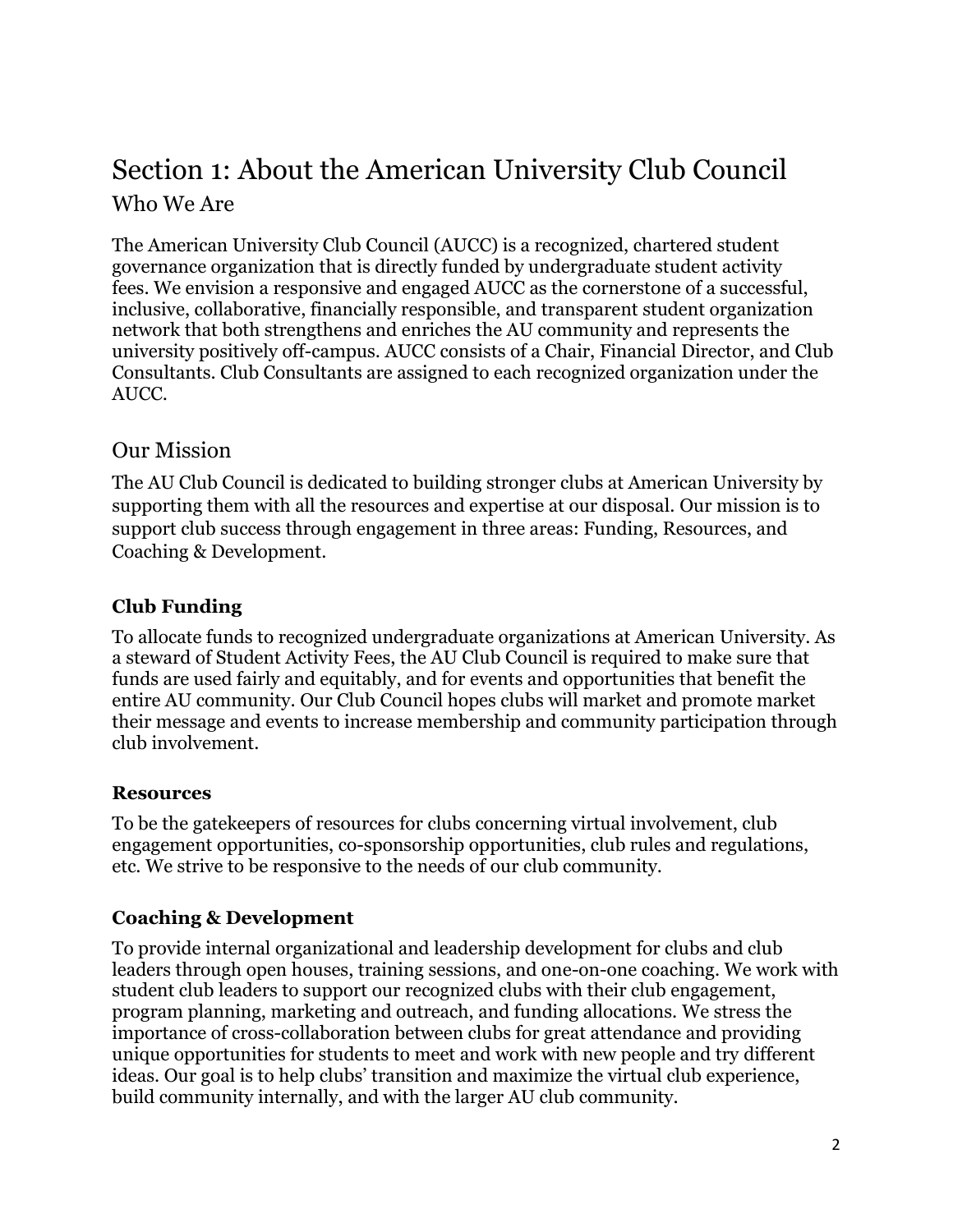# <span id="page-3-0"></span>Contact Us

AUCC can be reached via email, appointment, or via virtual office hours.

### **Email**

- For inquiries regarding AUCC policy and procedure, funding decisions, and any major concerns
	- o [chair@auclubcouncil.com](mailto:chair@auclubcouncil.com)
- For inquiries regarding funding decisions and allocations o [finance@auclubcouncil.com](mailto:finance@auclubcouncil.com)
- For questions about specific clubs or club leadership support
	- o [caucus@auclubcouncil.com](mailto:caucus@auclubcouncil.com)
- For general inquiries about AUCC
	- o [info@auclubcouncil.com](mailto:info@auclubcouncil.com)

# **Appointment**

To make an appointment with an AUCC team member, you can schedule through an email or by visiting the AUCC website.

# **Virtual Office Hours**

AUCC will be holding virtual office hours via Zoom. Virtual office hours Zoom links can be found on Engage and are listed below.

Monday's, Thursday's, and Friday's

- 10am-12pm (EST)
- 2pm-4pm (EST)

Zoom Information

- [Click here for the Zoom Link](https://american.zoom.us/j/96817853123?pwd=VW80Z0g1Ti9mSFplVHVPZFVLVmladz09)
- Meeting ID: 968 1785 3123
- Passcode: 406015

### **Website**

Visit our website at [www.auclubcouncil.com](http://www.auclubcouncil.com/)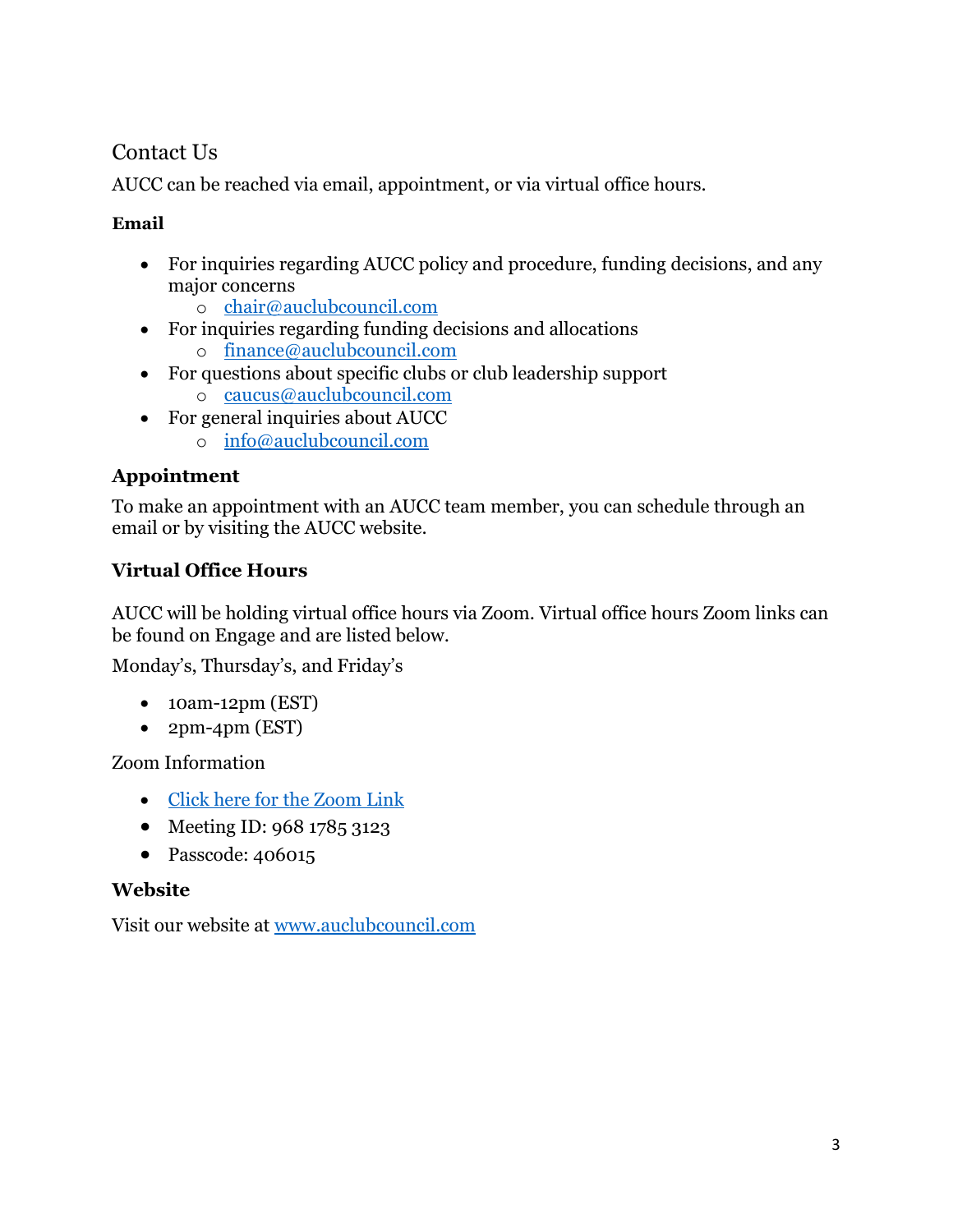# <span id="page-4-0"></span>Section 2: Club Programming, Event Planning, and Event Evaluation

# <span id="page-4-1"></span>Virtual Events and Programming

# **Event Formats**

There are three event formats that clubs can host this semester:

1. Virtual

Virtual events are programming initiatives that do not require any physical resources or purchases. Examples include executive board meetings, general body meetings, and general community building events.

2. Virtual Experiences

Virtual experiences are programming initiatives that require a technology purchase but no contracts. Examples include escapes rooms and live game shows.

### 3. Virtual Speaker/Small Performance

Virtual speaker/small performances are programming initiatives that require contracts. Examples include paid speakers, dance instructors, and musicians.

# <span id="page-4-2"></span>Event Planning

Efficient event planning is key for hosting successful club events. If your club is looking to plan an event, check out the steps below!

### **Step 1: Talk through possible programming ideas with your executive board.**

Take time to discuss possible programming options for the semester with the entire executive board. Think about following details:

- Event Type
	- o Will it be active or passive?
- Event Purpose
	- o What do you want participants to feel or achieve after attending?
- Target Audience
	- o Who are you hosting the event for?
- Resources Available
	- o What can you realistically do and how will you do it?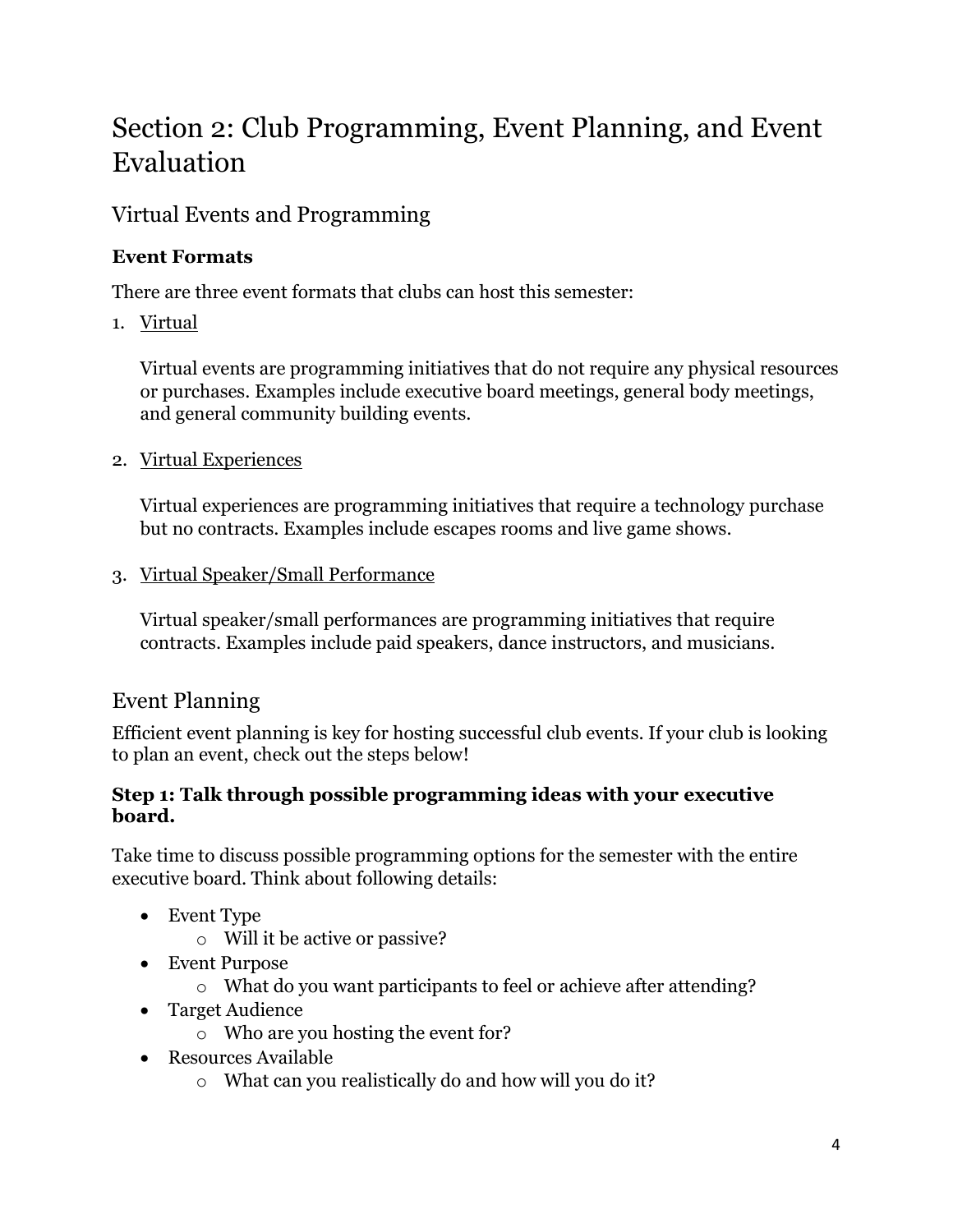### **Step 2: Determine which event format your event fits**

Look at the event formats to see which format your event may fit in. *Reference page 4 for more information.*

# **Step 3: Talk to your Club Consultant**

AUCC is your first resource for event planning! Talk to your Club Consultant about your club's idea and get their feedback before solidifying your idea. Depending on your proposed event, you may have to adjust your ideas to fit into the timeline to receive funding.

# **Step 4: Submit for funding or purchasing**

If you would like your event to be funded by AUCC, you will submit a budget request on Engage. Be sure to check out the required timelines that must be followed for each event format for AUCC funding. If you are using your club's revenue to fund the event, you will submit a purchase request on Engage. If your event does not require purchasing, you may skip this step. *Reference Section 3: Club Finances for more information.*

# **Step 5: Attend required meetings**

This semester all events are considered complex which requires meeting with your Club Consultant and CSI Advisor. At this meeting you will review your event details and logistics and ensure proper documentation is in place. Make sure to come prepared to these meetings and ask questions to make sure you can successfully execute the event.

# **Step 6: Advertise your event**

Now that you have been approved for funding, it is now time to advertise the event! Use the 'Events' tool within your club page on Engage to submit your event to be posted. Be sure to make a cool flyer and customize your RSVP settings to manage your event's attendance. We also suggest using your club's social media to gain traction and market your program.

# **Step 7: Prepare for your event**

The event is almost here! Time to finalize all details and tie up any loose ends. Here are some questions you should ask yourself and your event planning team:

- Are all purchases complete and receipts collected? *(if applicable)*
- Have we enabled technology privacy settings? *(to prevent Zoom bombers)*
- Have we assigned everyone a role?
- What is our expected attendance?
- Have we adequately advertised on all our platforms?
- Do we know our participants needs and have accessibility measures in place?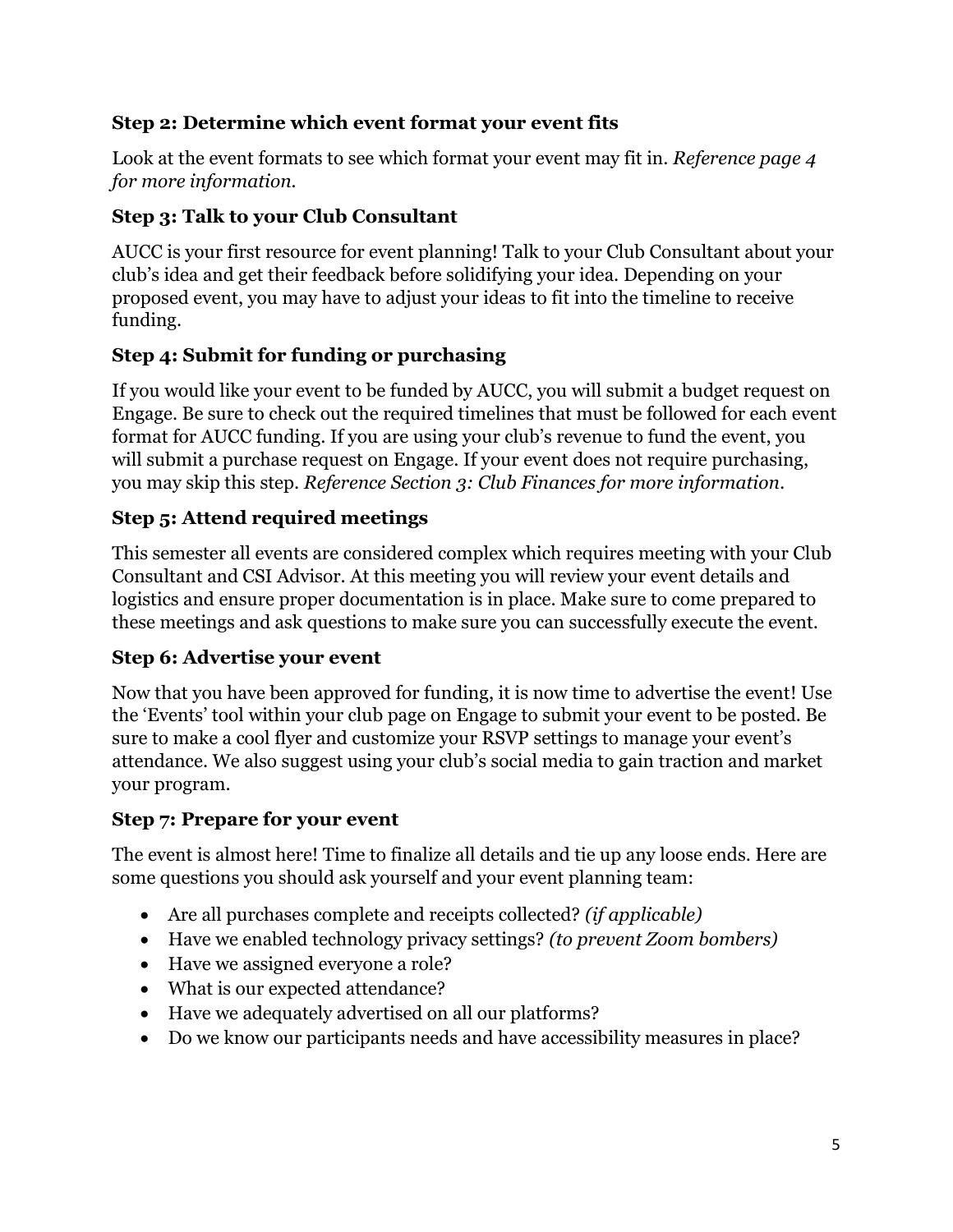### **Step 8: Event evaluations**

Congrats! You have completed a virtual event. Whether it is your first or your fifth, this is still a major accomplishment. But you are not done yet! If you received funding from AUCC, make sure to complete the "E[vent Evaluation](https://american.campuslabs.com/engage/organization/aucc)" form on AUCC'S Engage page. Lastly, collect feedback from your participants using a short survey.

### <span id="page-6-0"></span>Event Evaluation

Event evaluation is a way to collect feedback from participants to understand the attendee's perspective of your event. After all complex events, clubs should send an event evaluation survey to attendees. View the information below to learn more about collecting successful event evaluations.

### **How to Collect Data for Virtual Events**

- 1. Tell your viewers at the beginning of your event about the event evaluation survey using the sample script below.
- 2. Mid way through the event, gage your participants engagement with a question. Participants can take a poll or type their answer in the chat.
- 3. Reiterate the importance of the event evaluation survey at the end of the event. Create a tag line for the impact and explain to participants what is done with the information.

### **Sample Script to Use for Surveys**

Here is a short script to follow to inform participants about post-event evaluations:

"Thank you for attending this event! We are excited you are joining us and want to go ahead and ask that you watch out for a post event survey. You taking this survey helps us make future decisions about **events**, **activities**, and **speakers** *(can be changed based on the event.)* Your opinion matters to us as we want to bring impactful engagement to you and the AU campus. We appreciate you taking the time and will use your feedback wisely."

### **Pre-Event Sample Survey Questions**

The following questions can be asked before an event. These can be used as RSVP questions in the Engage 'Events' tool.

- 1. How did you hear about this event?
- 2. Why did you choose this event?
- 3. Do you have special needs, restrictions, or requirements of which we should be aware?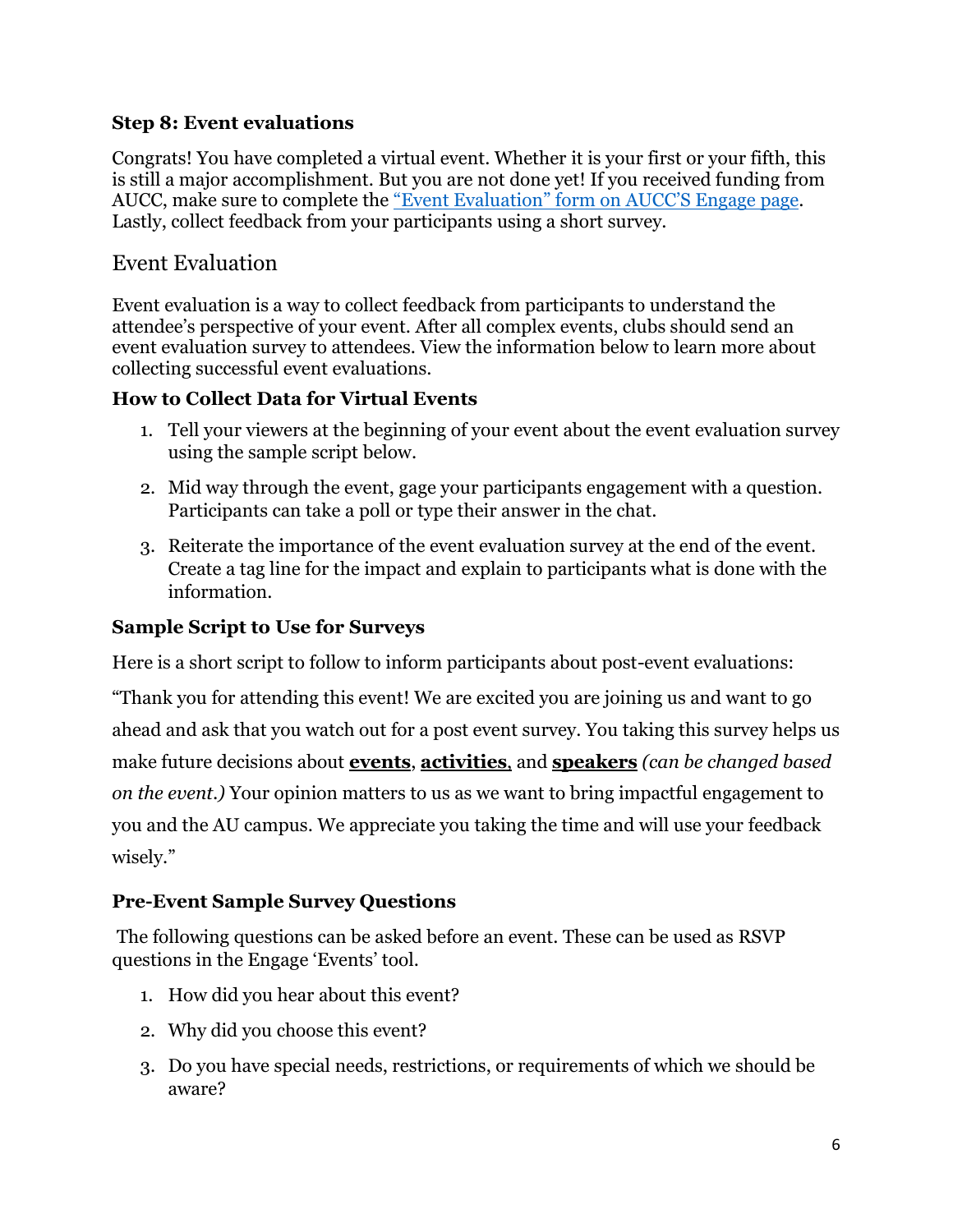### **Post Event Sample Survey Questions**

The following questions can be asked after an event. These can be used as post-event feedback questions in the Engage 'Events' tool.

- 1. Overall, how would you rate the event (Scale 1-10)
- 2. How likely are you to recommend this event to a friend?
- 3. Why did you (or Why did you not) attend this event?
	- *a. Date*
	- *b. Time*
	- *c. Location*
	- *d. Not Interested in the Topic*
	- *e. Length of the Event*
- 4. How did you learn about the event?
- 5. What, if anything, did you dislike about the event? *(Please type N/A if no response)*
- 6. Do you have any other feedback or suggestions to share?
- 7. What was your favorite part of the event?
- 8. How satisfied were you with the following elements of the event?
	- *a. Date*
	- *b. Location*
	- *c. Speaker*
	- *d. Breakout Sessions*
	- *e. Entertainment*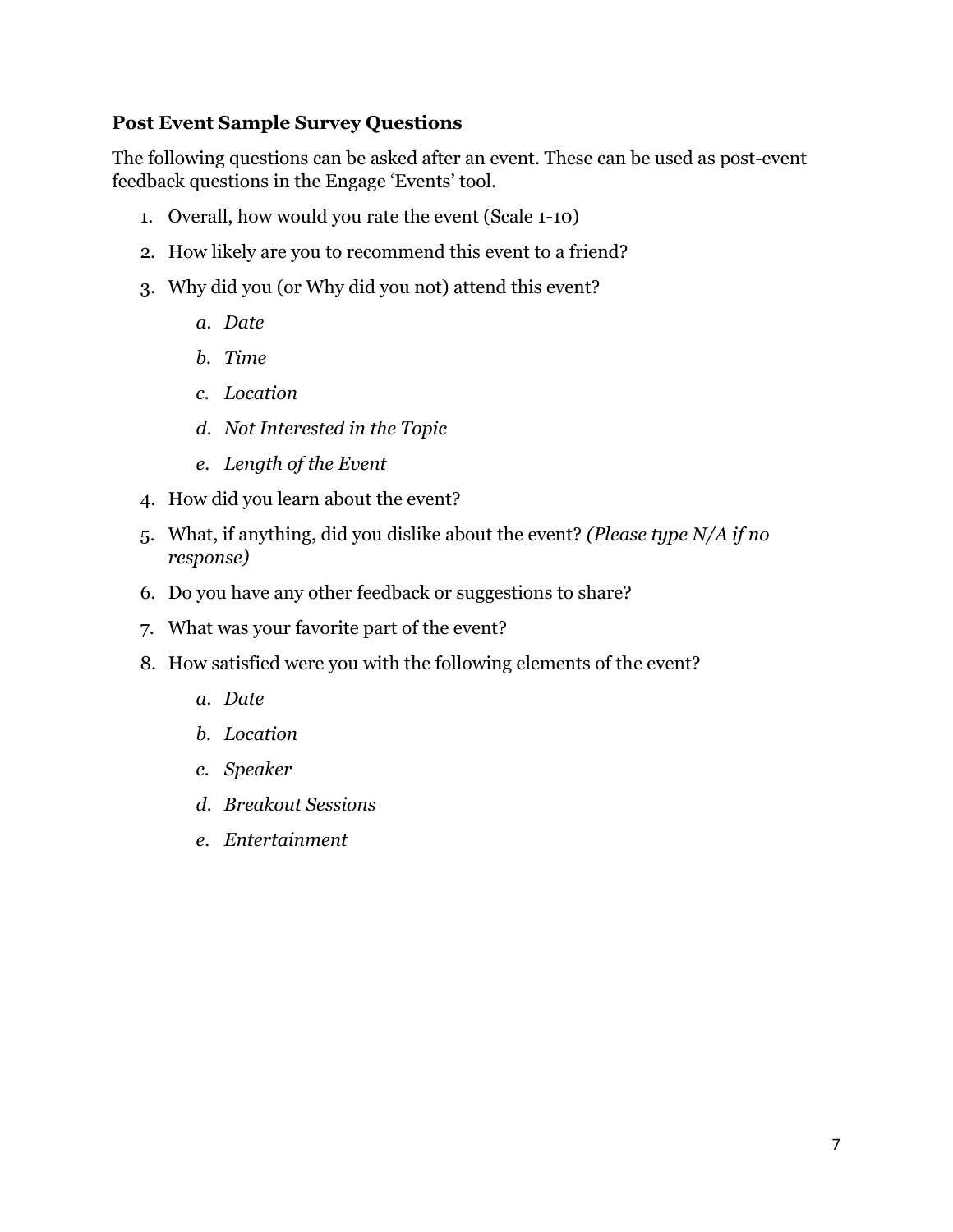# <span id="page-8-0"></span>Accessibility and Inclusion

When planning events, clubs should be proactive about making events accessible and inclusive to the AU community. Here are a few considerations to think about when planning an event.

# **Time Zones**

As many AU community members are located throughout the world, it is imperative that clubs intentionally publicize time zones in the marketing of an event. Using the time zone informs participants what time an event will begin and if there is a need to adjust based on their current location.

Other considerations for time zones:

- Host asynchronous events *(Events at different/multiple times)*
- Record an event *(if possible)*
- Make materials available before or after an event

# **Closed Captioning**

It is best practice to have closed captioning available for all recordings of events. To enable closed captioning on a zoom recording, view the tutorials below for details.

[Using Closed Captioning](https://support.zoom.us/hc/en-us/articles/207279736)

[Viewing Closed Captions](https://support.zoom.us/hc/en-us/articles/115003498783-Viewing-Closed-Captions)

[Using Audio Transcription for Zoom Cloud Recordings](https://support.zoom.us/hc/en-us/articles/115004794983-Using-audio-transcription-for-cloud-recordings-#:~:text=To%20enable%20the%20audio%20transcript,that%20the%20setting%20is%20enabled.)

# **Recording**

Recording events is a great advantage for virtual engagement. It allows participants to engage in the content, even if they are not able to be physically present during an event. Here are some considerations when thinking about recording an event:

- 1. If you are recording an event with talent (ex. speaker or performer) make sure to have a conversation about recording the event when getting a price quote.
- 2. Inform your participants the event will be recorded. If they do not want to be included in the recording, participants can turn off their camera and audio settings.

# Resources for Event Planning

If planning an event with a non-paid speaker, talent, or service

- <https://www.auclubcouncil.com/planning-a-successful-event>
- If planning an event with a paid speaker, talent, or service
- <https://www.auclubcouncil.com/planning-a-successful-event>
- If planning an event to show a film
	- AU Library- [Guide to Showing Movies on Campus](https://www.american.edu/library/documents/upload/guide-to-showing-movies-on-campus.pdf)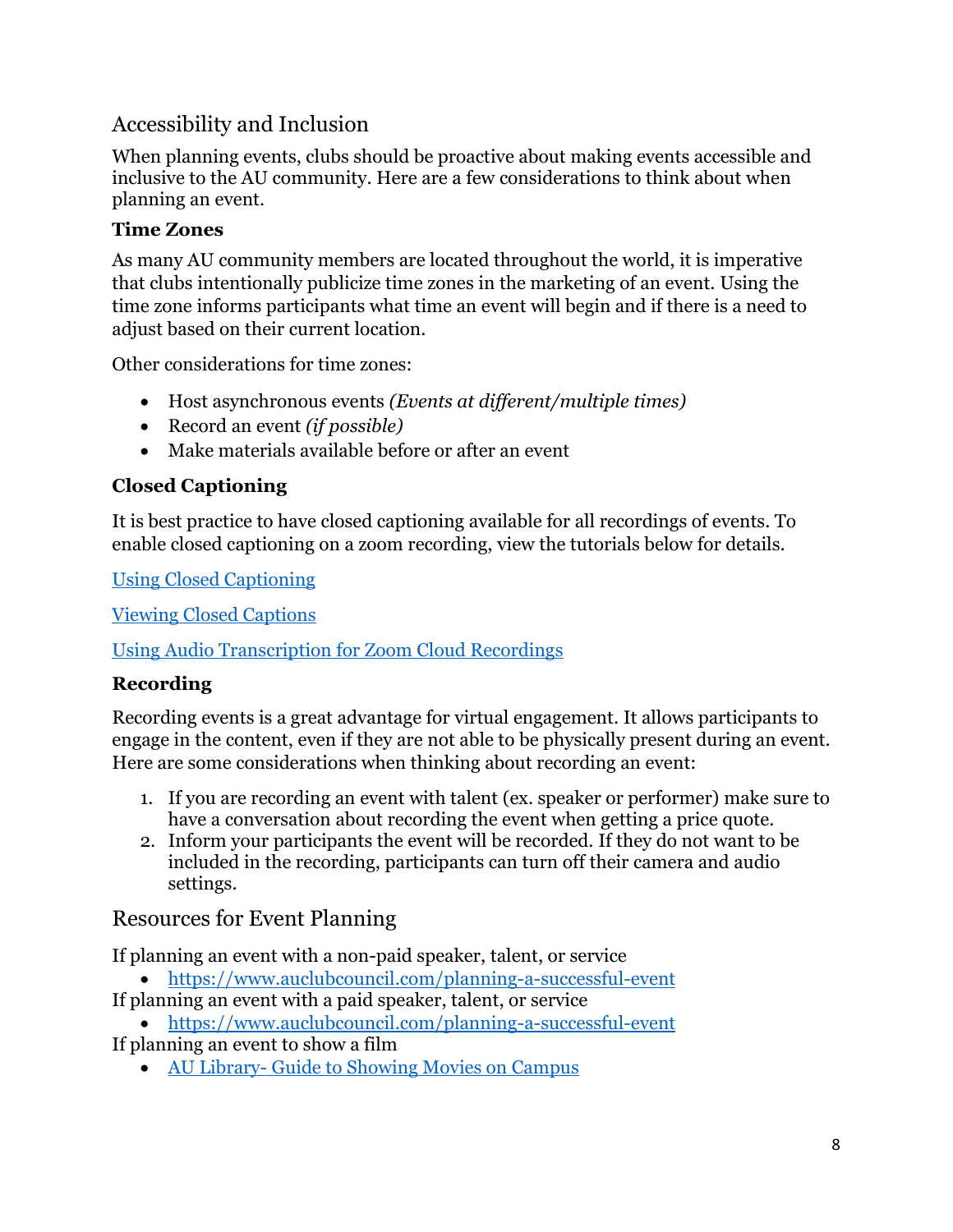# <span id="page-9-0"></span>Section 3: Club Finances

# <span id="page-9-1"></span>Understanding the Student Activity Fee

# **Where does the Student Activity Fee come from?**

Student Activity fees are charged to undergraduate students each semester. The funds are distributed amongst the student organization governance boards to facilitate programming initiatives for the AU student community.

### **Use of Student Activities Fees for Student Organizations**

Student activity fees can be used for the following purposes:

- Cultural, social, and educational enrichment programs
- Recreational and social activities *(under policy guidelines)*
- Student media and publications
- Student organization travel *(within prescribed limits)*
	- o **\*Student travel is prohibited for the virtual Fall 2020 semester\***
- Other student services *(within prescribed limits)*

Student activity fees cannot be used the following purposes:

- Alcohol and tobacco
- Individual membership and dues
- Donations
- Personal gain

# <span id="page-9-2"></span>Organization Funding and Purchasing

### <span id="page-9-3"></span>**AUCC Funding Process**

The AU Club Council accepts budget requests for funding throughout the academic year. For funding consideration clubs must meet the following criteria:

- 1. Is a recognized undergraduate student organization under the AUCC
- 2. Adhere to the AUCC Funding Principles

### <span id="page-9-4"></span>**AUCC Funding Principles**

The following are the AUCC Funding Principles for the Fall 2020 semester:

- 1. The event formats that can be funded are as follows:
	- Virtual Experience (Ex. Game Shows, Escape Rooms, Virtual Conference Registration)
		- o Programming that requires a technology purchase but no contracts.
	- Virtual Speaker/Small Performance (Ex. Speaker, Panel, Dance Instructor)
		- o Programming Initiatives that require contracts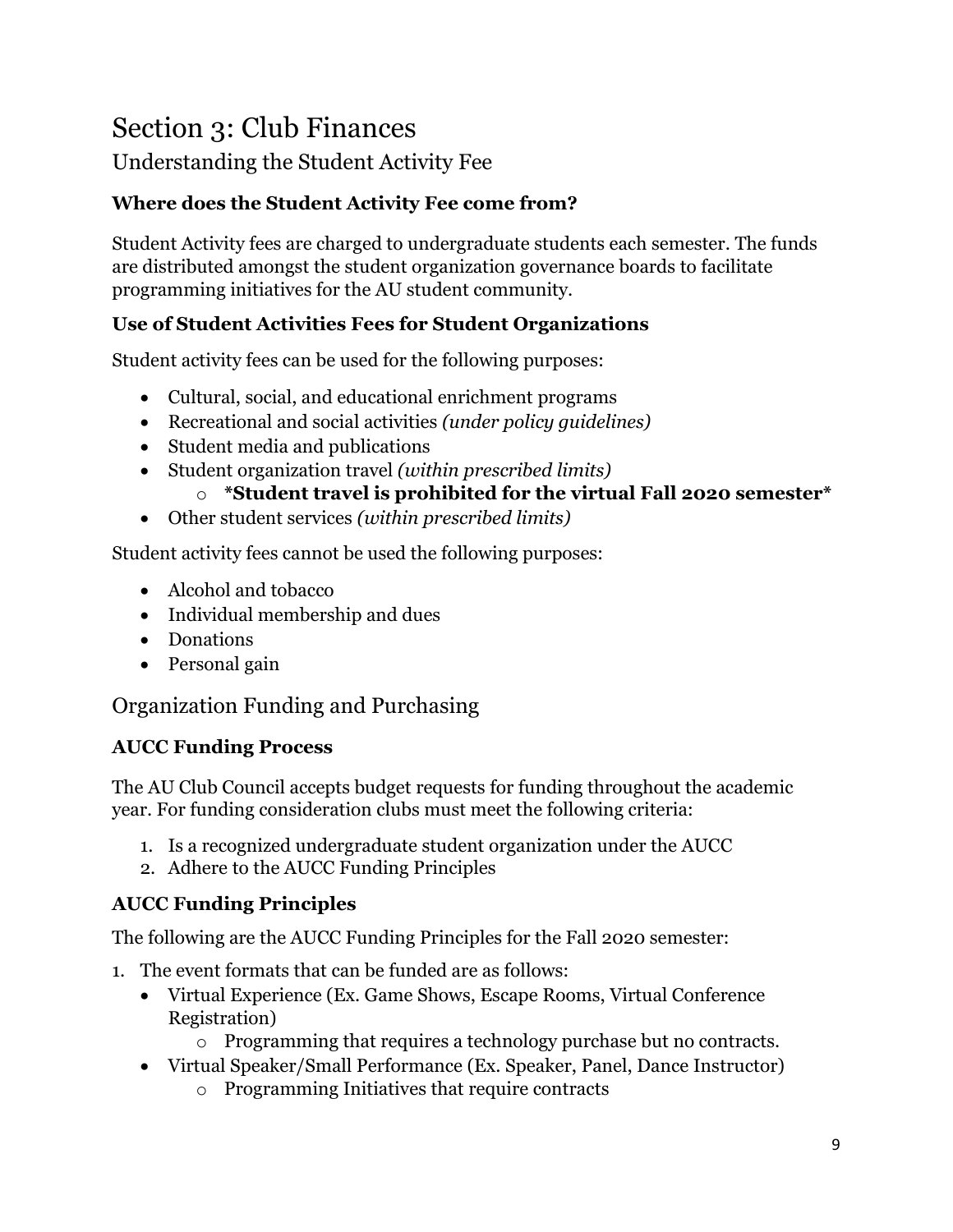- 2. The non-event requests that can be funded are as follows:
	- Simple technology requests (Ex. Website domain, Website subscription)
		- o Virtual tools to support virtual involvement
		- o Monthly recurring payments will not be accepted
- 3. Recognized AU clubs and organizations must submit their budget request within the allocated time frame to be reviewed. Only requests submitted on Engage will be reviewed.
	- Virtual Experience- Minimum of 4 weeks prior to the event
	- Virtual Speaker/Small Performance Minimum of 5 weeks prior to the event
	- Non-Event Simple Request-Minimum of 3 weeks prior to receiving
- 4. AUCC will not be able to consider funding for:
	- Physical Resources
		- o Merchandise, Food, Supplies, etc.
	- Physical Travel
		- o Lodging, Travel
- 5. AUCC will fund events requiring speakers or performers. We will not fund speaker or performer gifts.
- 6. All events funded by AUCC must be open to the entire AU community and all undergraduate students free of charge.
- 7. Price quotes are required with every budget request.
- 8. All events are considered complex. As such, a representative from the club/organization must schedule a meeting with their Club Consultant and CSI Advisor.
- 9. All events require the completion of an event evaluation. If this form is not completed, you will not be eligible to receive future funding from AUCC.
- 10. AUCC will reclaim any unused funds 30 days after the allocated event date. If the program has been rescheduled, you are responsible for notifying AUCC or you will need to submit another budget request.
- 11. Clubs may appeal their allocation. This must be done within two weeks of the allocation decision.

### <span id="page-10-0"></span>**How to Request Funding**

AUCC uses the Budget Request tool on Engage for the funding process. Club executive board members have access to submit budget requests to AUCC. To learn how to complete a budget request, check out the tutorial below.

[Budget Request Tutorial](https://www.youtube.com/watch?v=yjSbJsoX3T8)

*A few tips for budget requests!*

- 1. Submit one request per event
- 2. Add event details in the "description" section
- 3. Give an accurate estimate of expected attendance
- 4. Be aware of the event format timelines
- 5. Check the comment section for communication from AUCC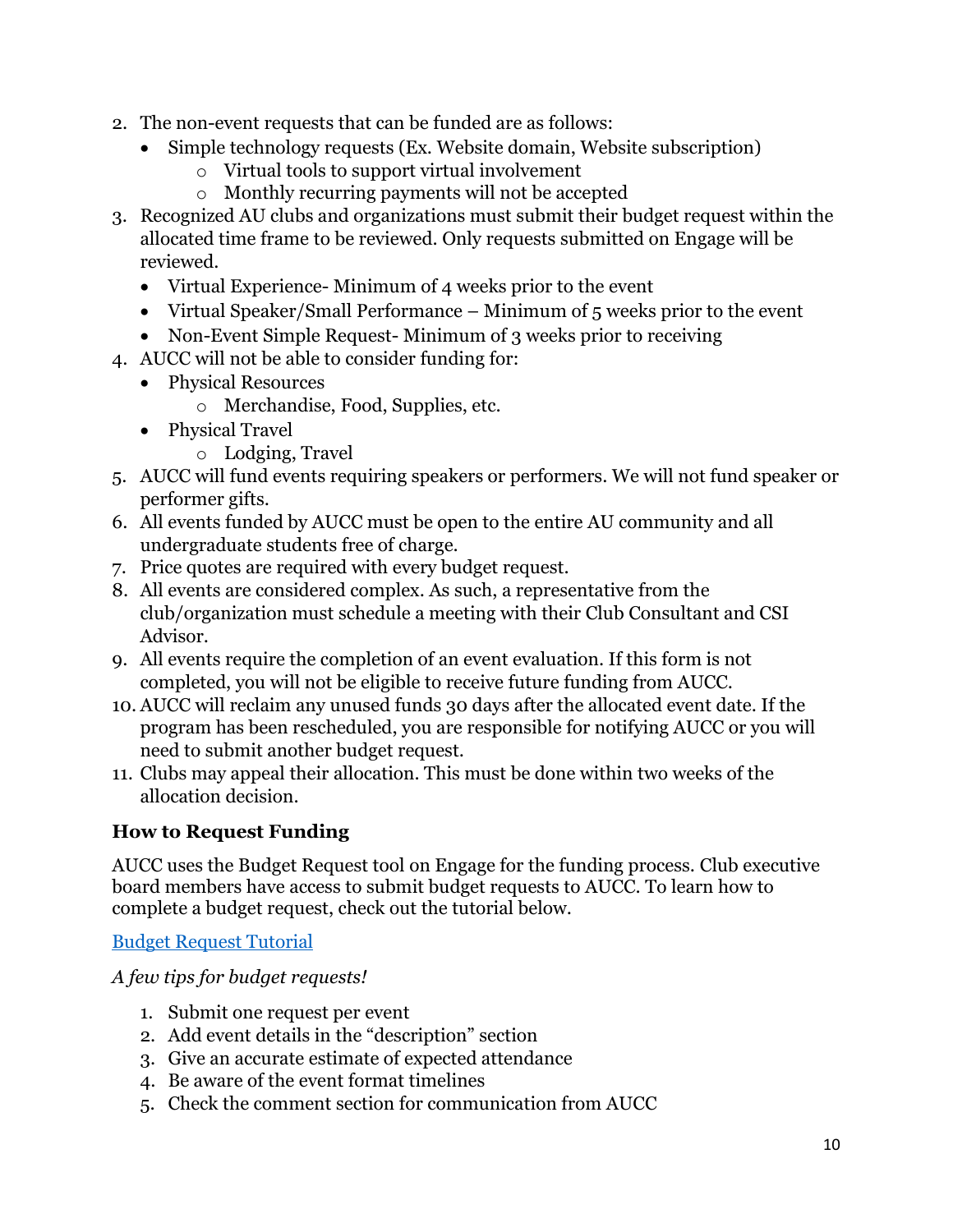### <span id="page-11-0"></span>**How to Complete a Purchase**

The purchasing process is overseen by the CSI Finance team. Clubs that have received funds from AUCC or are using their revenue to purchase for an event, must complete a purchase request on Engage. To learn how to complete a purchase request, check out the tutorial below.

#### [Purchase Request Tutorial](https://www.youtube.com/watch?v=BJtWLAWC8fc)

### *A few tips for purchase requests!*

- 1. In the subject line, use the vendor name.
- 2. Submit one purchase request per vendor.
- 3. Enter all details under payee information.
- 4. Check the stages to see the status of your request.

### <span id="page-11-1"></span>Co-Sponsorships

Co-sponsorships are commitments with other student organizations to partially handle the cost, management, and marketing of the event. Funds for financial co-sponsorship may come from the sponsoring organization itself *(in the case of AUSG, Media board, or academic department sponsorship),* or the funds may come from AUCC *(in the case of clubs cosponsoring with other clubs*). With co-sponsorships, there must be clear evidence of communication and teamwork between the two groups.

### **Eligibility for Co-Sponsorship**

- The host of the co-sponsored event must be a recognized CSI organization
	- o Club must have an active Engage account
	- o Co-sponsorship requests submitted on behalf of an unrecognized, nonmember groups will be denied
- The program must be open to and inclusive of the whole AU community
- One member from each co-sponsoring club must attend a meeting with a Club Consultant

### **Budget Request Process**

Co-Sponsorship between Clubs

• Each club should submit an individual budget request for the item(s) the club is contributing to the event.

### Co-Sponsorship between Club and Governance Board/Department

• Only the club should submit a budget request for the item(s) the club is contributing.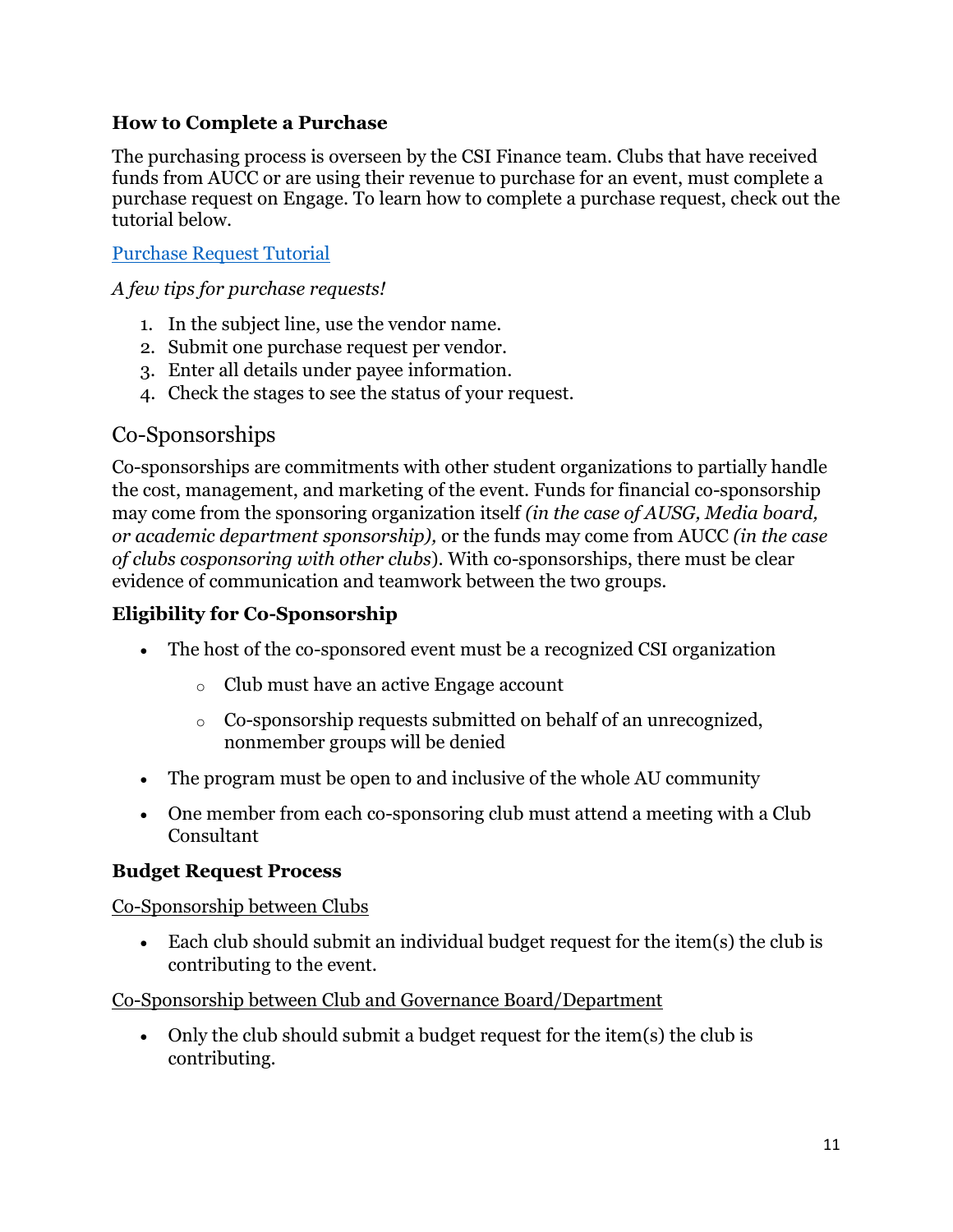<span id="page-12-0"></span>Fundraising and Club Deposits

Any fundraising monies collected with the use of the student activity fee must be 100% donated to a charity of your choice. Clubs cannot keep fundraising monies as a part of their club revenue.

### **Options for Donating Funds**

Option 1: Donating Collected Funds via Student Organization

- 1. Student organization collects fundraising monies
- 2. Student organization works with the charity of their choice on delivery of funds
	- a. Examples via:
		- i. ACH *(Direct Deposit)*
		- ii. Paper Check
- 3. Student organization notifies CSI Finance of the donation by sending verifying information from charity

Option 2: Donating Collected Funds via Center for Student Involvement

- 1. Student organization collects fundraising monies
- 2. Student organization transfers funds to American University via ACH *a. See 'Club Deposits' below for instructions*
- 3. CSI claims the deposit and logs it into the Engage system
- 4. Club completes a Purchase Request attaching the following from the charity of choice:
	- a. Donation Letter
	- b. W9
- 5. CSI Finance processes a check request and issues payment to the selected charity

### **Club Deposits**

Does your club need to transfer funds into your organization's Engage account from a donor, club Venmo, PayPal, etc.? Check out the steps below.

Login to the account you would like to transfer funds from and when asked to enter the receiving banks information enter the following:

| <b>ABA/Routing Number</b>         | 065000090                        |
|-----------------------------------|----------------------------------|
| <b>Account Number</b>             | 5004307989                       |
| <b>Beneficiary</b>                | <b>American University</b>       |
| <b>Receiving Bank Information</b> | Capital One Bank                 |
|                                   | 10700 Capital One Way,           |
|                                   | Glen Allen, VA, 23060            |
| <b>Memo Line</b>                  | Name of the Student Organization |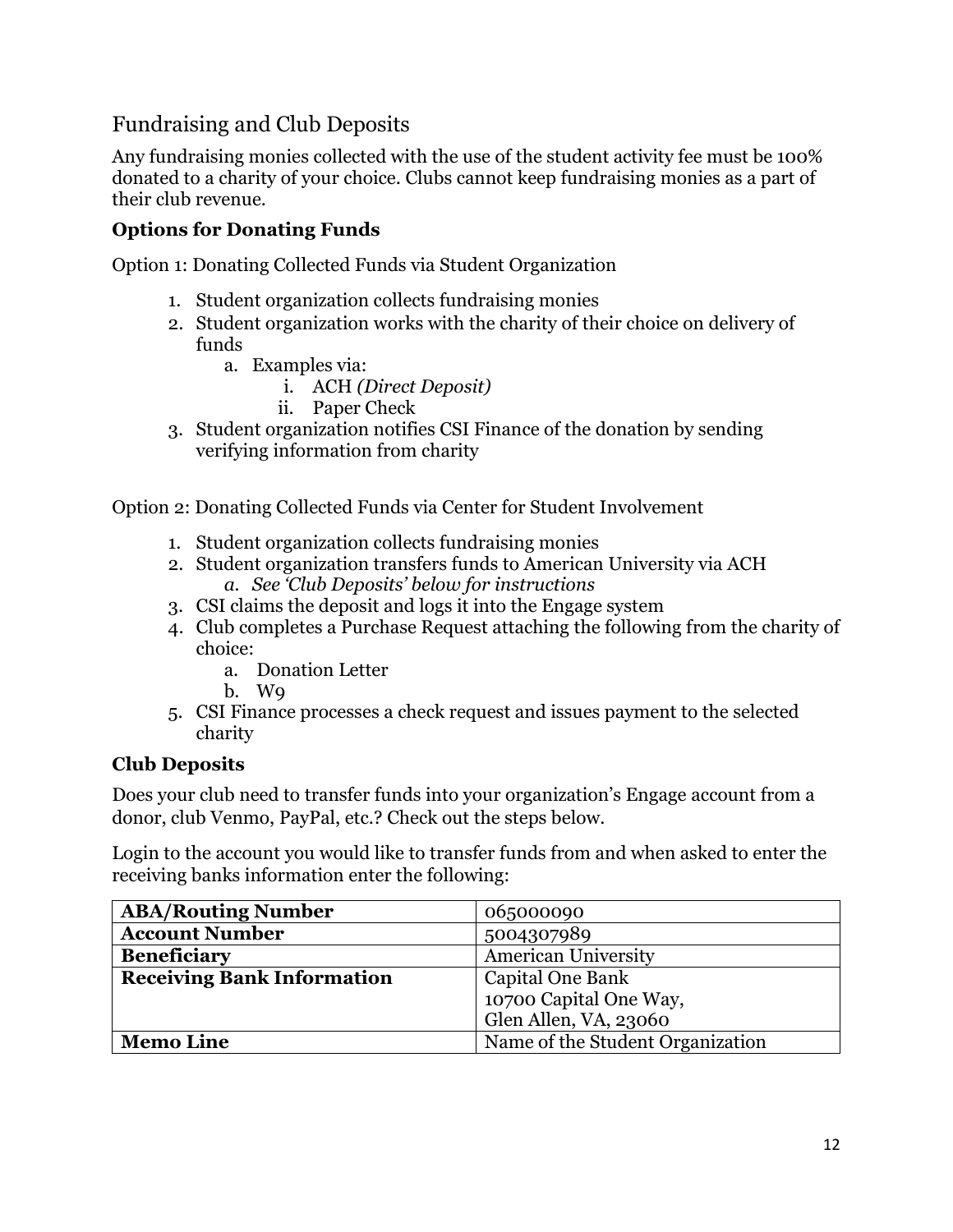Student organizations must notify the CSI Finance Team of incoming transfers via email. Deposits will be made available in Engage once we have confirmed receipt of the funds.

# <span id="page-13-0"></span>Section 4: Technology and Advertising

# <span id="page-13-1"></span>Technology for Student Organizations

# <span id="page-13-2"></span>**Engage**

Engage is The Center for Student Involvement's club management system. It allows members of the AU community to find student organizations and discover events happening on campus. Every recognized club has a unique Engage page to share about their club. Think of it like Facebook and Google Drive all in one! Simply sign into Engage using your AU Portal username and password and manage your organization or explore what other clubs are up to.

### **Engage Tools**

Engage has several tools to help you maximize your club operations. Check them out below to learn about them all.

### *Roster:*

The Roster tool includes your ability to manage positions for the organization, send organization messages, invite members, remove members, and approve pending memberships. You can even create a 'Follower' position for non-members interested in learning more about your organization.

### *About:*

In the About tool, you can update some of your organization's basic details, such as the profile photo, description, summary for the organization directory, contact information, and social media links.

### *Events:*

The Events tool allows you to create and manage your organization's events. Submit an event request, or manage an individual event, including inviting attendees, tracking participation, or changing an event's details. This tool is used in conjunction with the CORQ app.

### *News:*

The News tool helps you share what your organization is doing with the community. You can use this tool for blog posts or press releases for your club.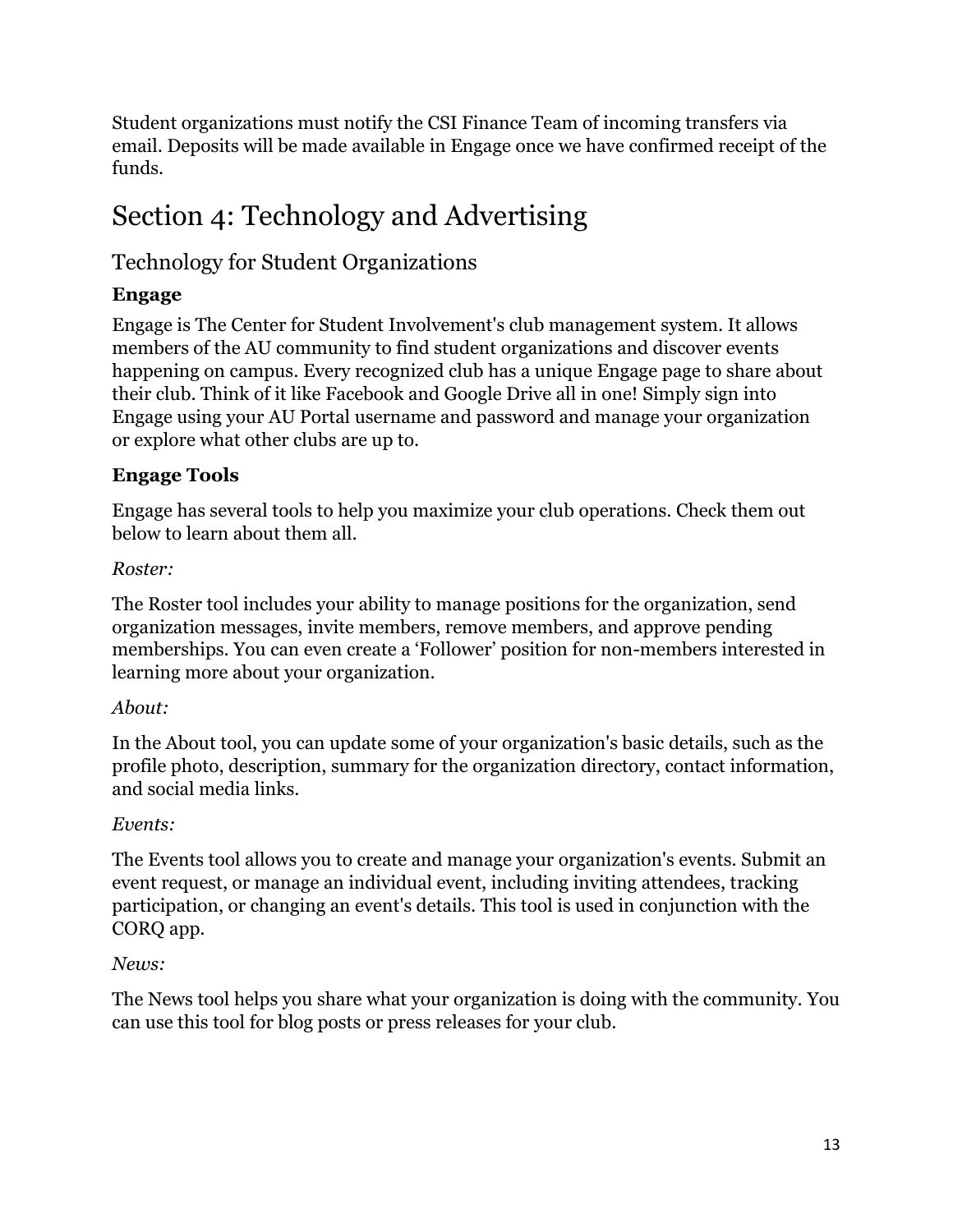### *Gallery:*

The Photo Gallery tool helps you create a more visually appealing organization homepage. Photos are a great way to show off the exciting things your organization has done! Your gallery photos will be showcased at the top of your organization's publicfacing page.

### *Documents:*

The Documents tool allows you to create a shared storage space for important organizational files. You can share these files publicly or only with certain members or Position holders within your organization

#### *Forms:*

Use the Forms tool to move any of your organization's paper forms into Engage. Use forms for sign-ups, interest forms, applications, and more!

### *Elections:*

The Elections tool allows you to create elections for your organization, either for the entire community to vote on, or exclusive to organization members. View the link below for a tutorial on how to use the Elections tool.

#### [Engage Elections Tutorial](https://www.youtube.com/watch?v=Rc1iP90DhyU&t=1s)

#### *Finance:*

Use the Finance tool to manage your club's finance accounts. Here you will be able to submit financial requests (budget and purchase) for your organization. Also, see realtime updates for your financial ledger.

### <span id="page-14-0"></span>**Corq**

Corq is a free app that syncs with the Engage platform. It allows you to browse student organizations and discover and share events using your smartphone.

### **How to Use Corq**

View the tutorial below to learn how to download Corq and use it for club events.

#### [Corq Tutorial](https://www.youtube.com/watch?v=0NwJUz7kt3s&t=4s)

#### <span id="page-14-1"></span>**Zoom**

The university has purchased a zoom license that is available to you as leaders of student organizations. Use your AU credentials to login here: [american.zoom.us](https://american.zoom.us/)

A few things to keep in mind to ensure you and your members have a safe, positive experience:

• You can host up to 300 participants in your meeting or event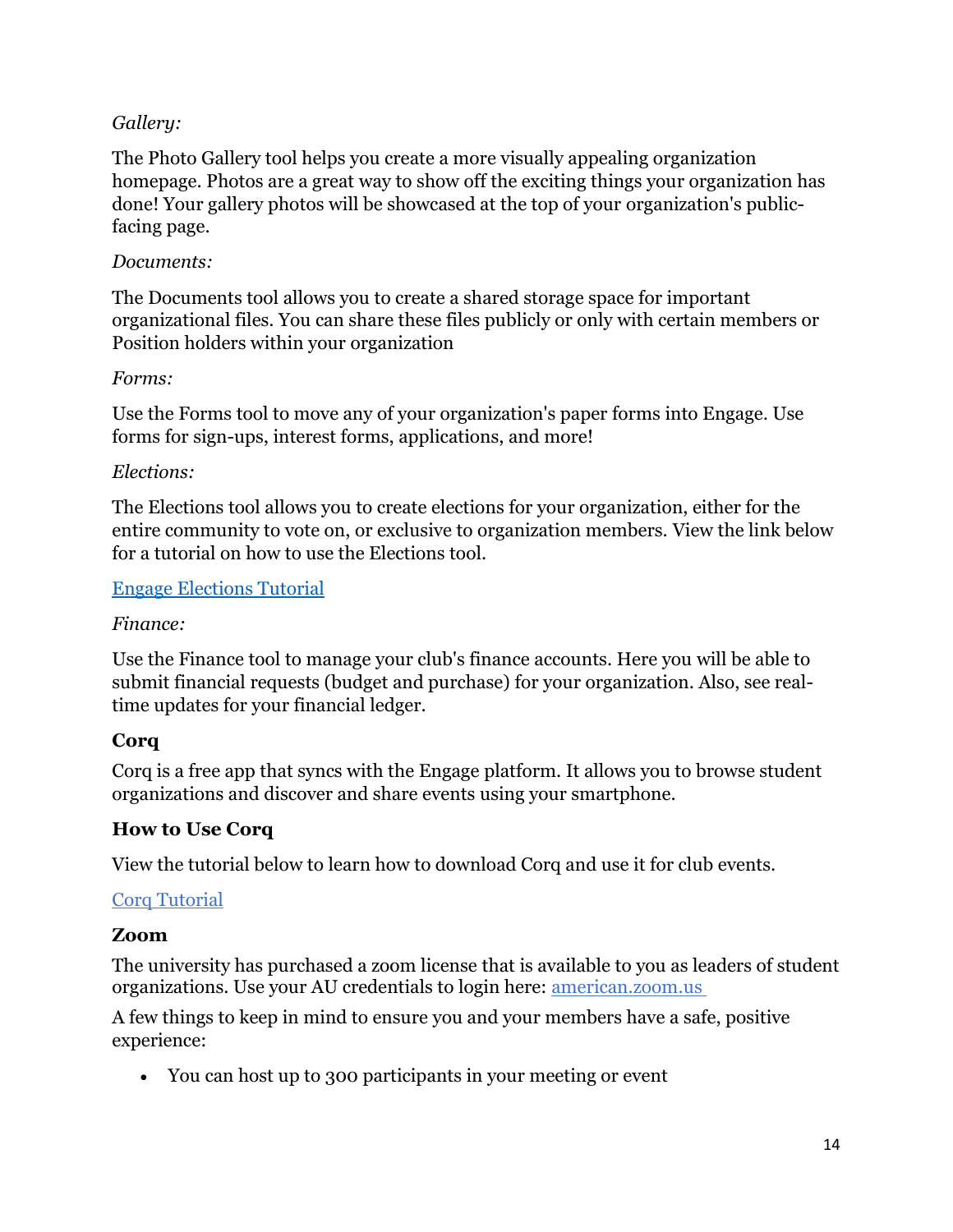• If you schedule an event and are hoping for selective participation, configure some of the privacy settings in Zoom, such as:

### o **Authenticate users: Sign into AU**

▪ AU community members will sign into Zoom with their AU username and password

### o **Requiring Zoom registration**

▪ Attendees will register on a separate page to attend the Zoom event/meeting.

### o **Enable Waiting Room**

- Attendees will automatically enter the waiting room until the Zoom host allows attendees to join the event/meeting.
- Both phone or computer audio are an option, however you can force one or the other when setting up your meeting
- If you are hosting an event, you may want to enable the option to mute participants on entry when setting up your meeting

### <span id="page-15-0"></span>Technology Resources

Want to learn more about the technology available to you as a student organization? Learn more by checking out the resources below.

### **Engage**

• [Engage Student Leader Resource Guide](https://engagesupport.campuslabs.com/hc/en-us/articles/360016011492-Student-Leader-Resource-Guide)

### **Zoom**

• [Zoom Video Tutorials](https://support.zoom.us/hc/en-us/articles/206618765-Zoom-Video-Tutorials)

### **American University Technology**

• [Office of Information Technology](https://www.american.edu/oit/)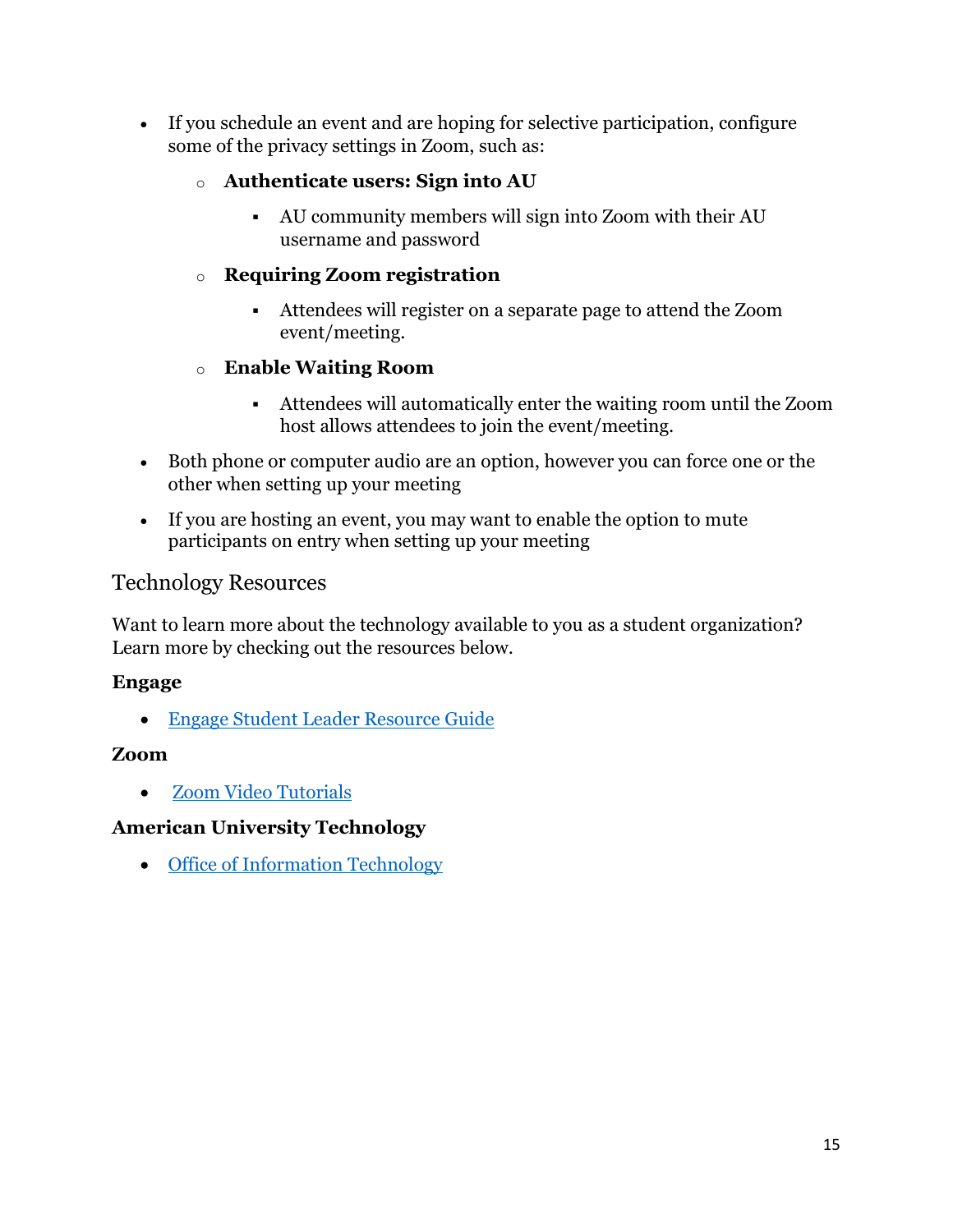# <span id="page-16-0"></span>Advertising and Student Organizations

Engage is the first resource for student organizations to advertise their events! All club events should be submitted to be featured on Engage. To find out how, view the tutorials below.

[How to Create an Event on Engage](https://www.youtube.com/watch?v=6xLIzh4K6dI&t=3s)

[How to Search for Events on Engage](https://www.youtube.com/watch?v=Aw5aITy9EAs&t=1s)

# Advertising Tips and Tricks

Student organizations are encouraged to use their social media platforms to advertise to their virtual communities. Look at the suggestions below to maximize your club's advertising and marketing strategy.

# **Use multiple platforms and connect them if possible**

Advertise your club's events and programs on all your social media platforms to boost outreach and engagement. Connecting your platforms streamlines your content and reduces time spent posting on social media.

### **Create hashtags to build engagement**

Hashtags are a fun tool to promote your event, increase engagement, and brand your club. Take time to craft a hashtag that is unique to your event or program.

# **Create visually appealing flyers and graphics**

A flyer or graphic is often the first opportunity to promote an event and build your club's brand. Take advantage of free websites that allow you to use templates to create graphics easily.

### **Post consistently to build a following**

Create a marketing/social media calendar and align it with your programming schedule to remain consistent throughout the year. Make sure to set expectations and hold accountability for whomever is responsible for social media content and engagement.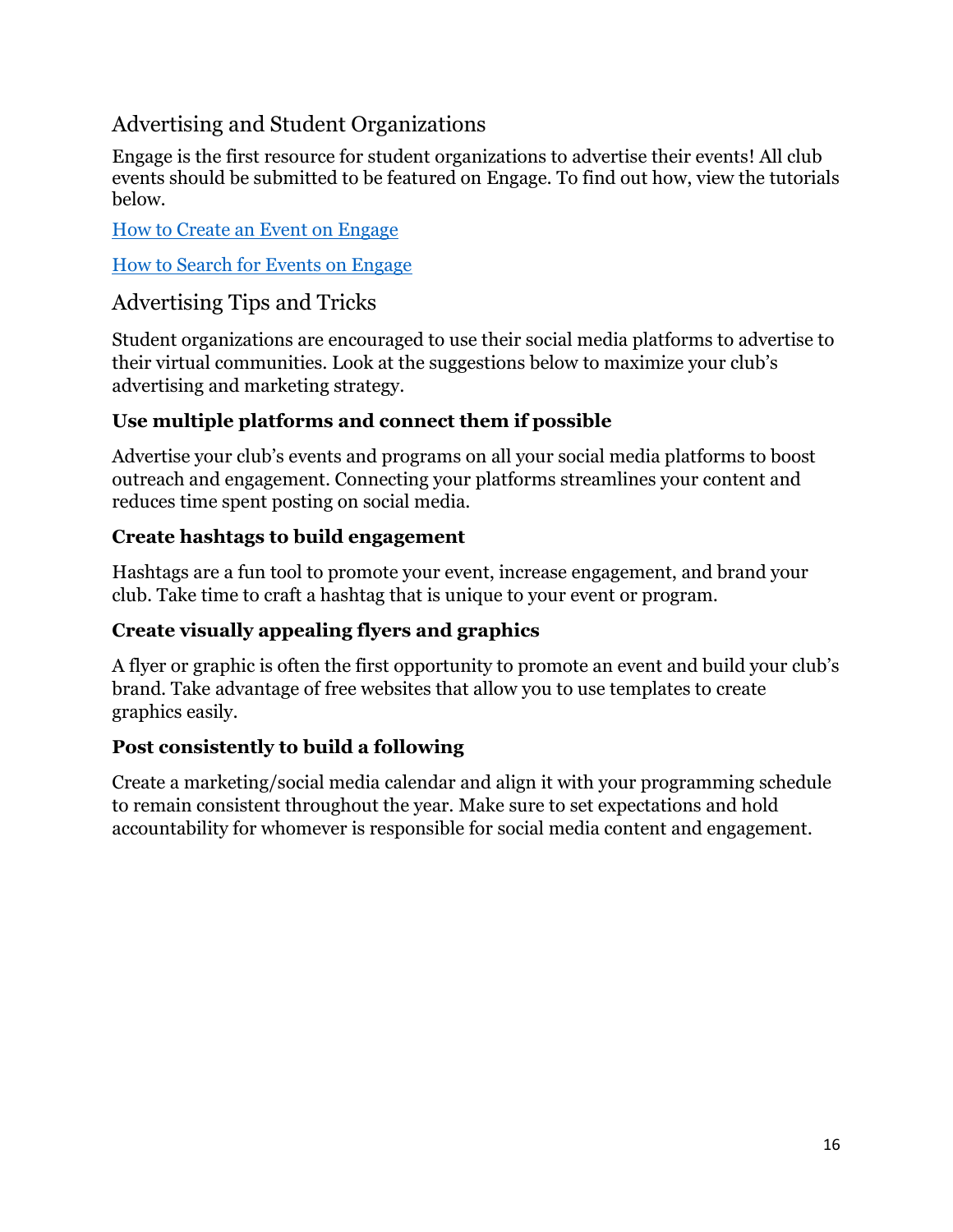# <span id="page-17-0"></span>Section 5: Best Practices and Resources

<span id="page-17-1"></span>Executive Board Essentials, Virtual Team Management, and Community Engagement

# **Build the Narrative**

Create the message that inspires and organizes member engagement. Take time to craft a virtual focus and ensure your message is executive board approved and member friendly.

### **Information Sharing**

Ensure that all executive board members regularly provide life situation updates, task status updates, and discuss task challenges to keep everyone on the same page.

### *Helpful tips:*

- *Create a Meeting Rhythm*
	- o Have a set meeting schedule for executive board and general body meetings. Follow a similar structure for each meeting to maintain engagement and productivity.
- *Use Engage*
	- o Curate all club documents and information in one place that is accessible to members. Clubs can use the documents tool on Engage to hold and share documents.
- *Participate in Team Building Activities*
	- o Team building is about uniting and encouraging others. Choose targeted activities based off your what your team needs.

### **Structure Communications**

Confirm the preferred method for communicating with your team. Confirm who needs what information and how best to share it, to ensure the message is received.

Consider the following questions when choosing communication methods and channels:

- What message are you trying to convey?
- What are the established norms of your team?
- What new needs are your trying to fulfill?
- Will you be able to remain consistent with the methods you have chosen?

### **Meeting Sequences**

Plan your programming schedule early to ensure:

- Executive board attendance at important events/meetings
- Team members can provide support for events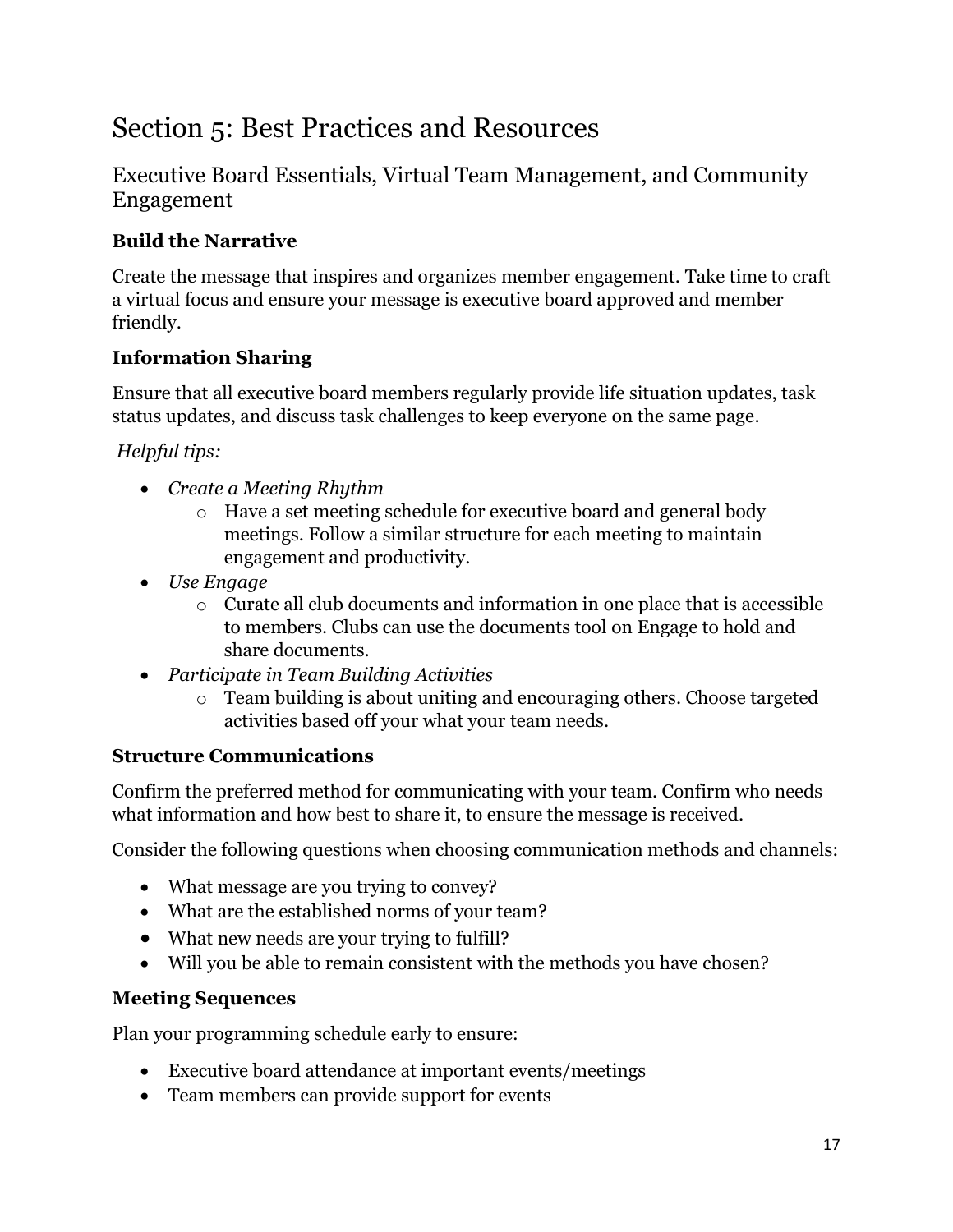- Executive board can identify programming risks early
- Alignment with marketing calendar

# <span id="page-18-0"></span>Club Trainings

Re-familiarize yourself with the club trainings offered during Annual Renewal. See below for the webinars:

[Executive Board Essentials](https://www.youtube.com/watch?v=m4vGwz2iTf8)

[Virtual Involvement](https://www.youtube.com/watch?v=IoJlRjQC-28)

[AUCC Club Training](https://www.youtube.com/watch?v=fl8JmuKTUbQ&t=1s)

[Finance Training](https://www.youtube.com/watch?v=_8jsBMlQvq8)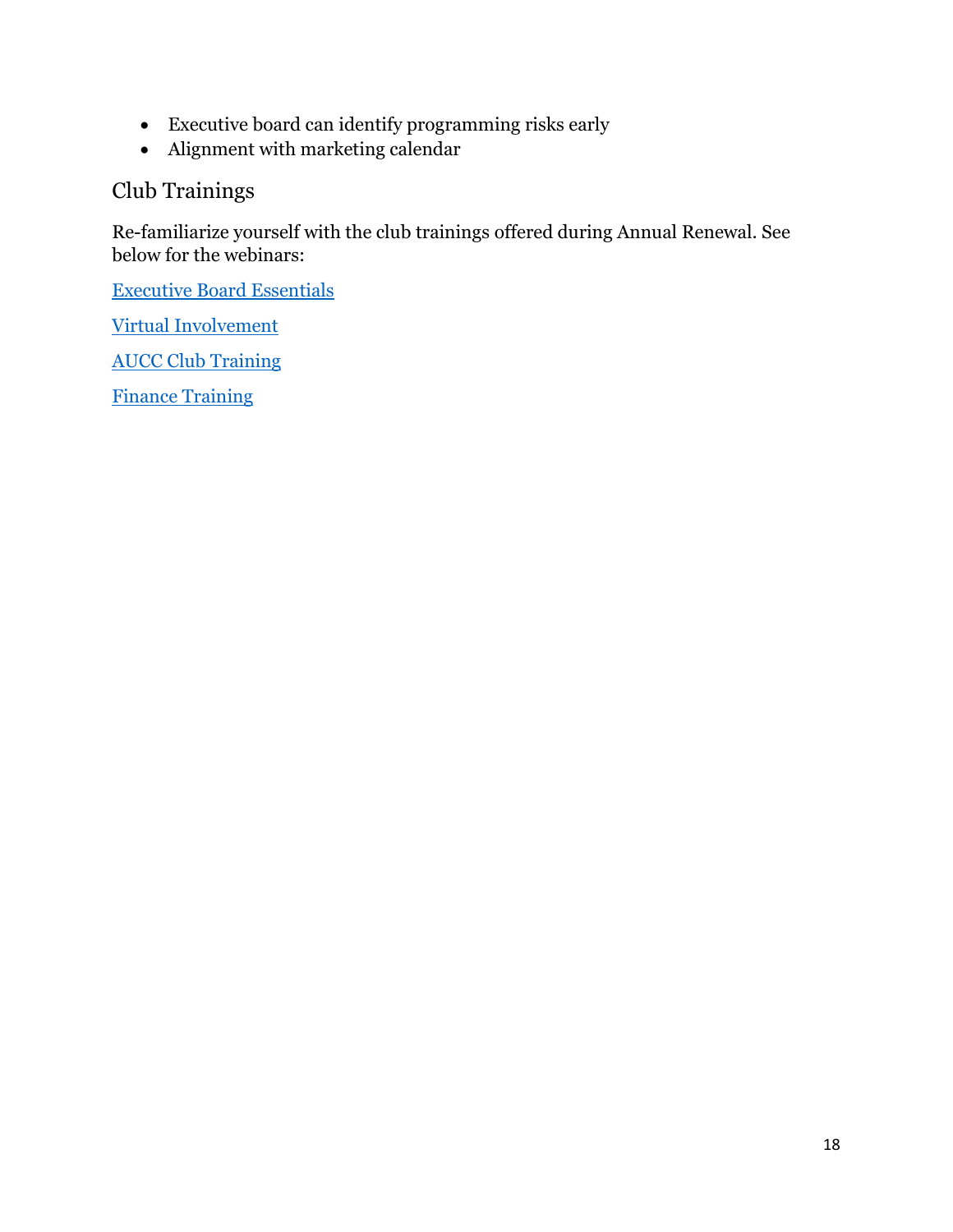# <span id="page-19-0"></span>Section 6: About the Center for Student Involvement

# <span id="page-19-1"></span>Mission

The Center for Student Involvement (CSI) is the hub for the student experience at American University. CSI is home to Student Government, Student Clubs, Student Media, Fraternity and Sorority Life, and Graduate Leadership Council. CSI is dedicated to leadership development, organizational advising, and programs that help foster a sense of belonging for the next generation of changemakers.

### <span id="page-19-2"></span>**Operations**

The Center for Student Involvement provides the procedures, guidelines, and advising support for the following areas:

- Organization Advising
- Club Recognition
- Club Finances
- Club Programming
- Relationship Building

# <span id="page-19-3"></span>Frequently Asked Questions

For further guidance about the Center for Student Involvement, visit our website's FAQ below.

[CSI FAQ](https://www.american.edu/ocl/student-involvement/frequently-asked-questions.cfm)

### <span id="page-19-4"></span>Contact CSI

Visit the CSI website at [www.american.edu/ocl/student-involvement/](http://www.american.edu/ocl/student-involvement/)

Email- [studentinvolvement@american.edu](mailto:studentinvolvement@american.edu)

### **CSI Staff**

| <b>Name</b>         | <b>Title/Areas of Oversight</b> | Email                |
|---------------------|---------------------------------|----------------------|
| <b>Ayana Wilson</b> | Director of Center for          | awilson@american.edu |
|                     | <b>Student Involvement</b>      |                      |
|                     | <b>Student Government</b>       |                      |
| <b>Calvin Haney</b> | <b>Associate Director,</b>      | calvinh@american.edu |
|                     | Leadership                      |                      |
|                     | <b>Development</b>              |                      |
|                     | • Graduate Leadership           |                      |
|                     | Council                         |                      |
|                     | • Graduate School               |                      |
|                     | Councils                        |                      |
|                     | • Multicultural Student         |                      |
|                     | Clubs                           |                      |